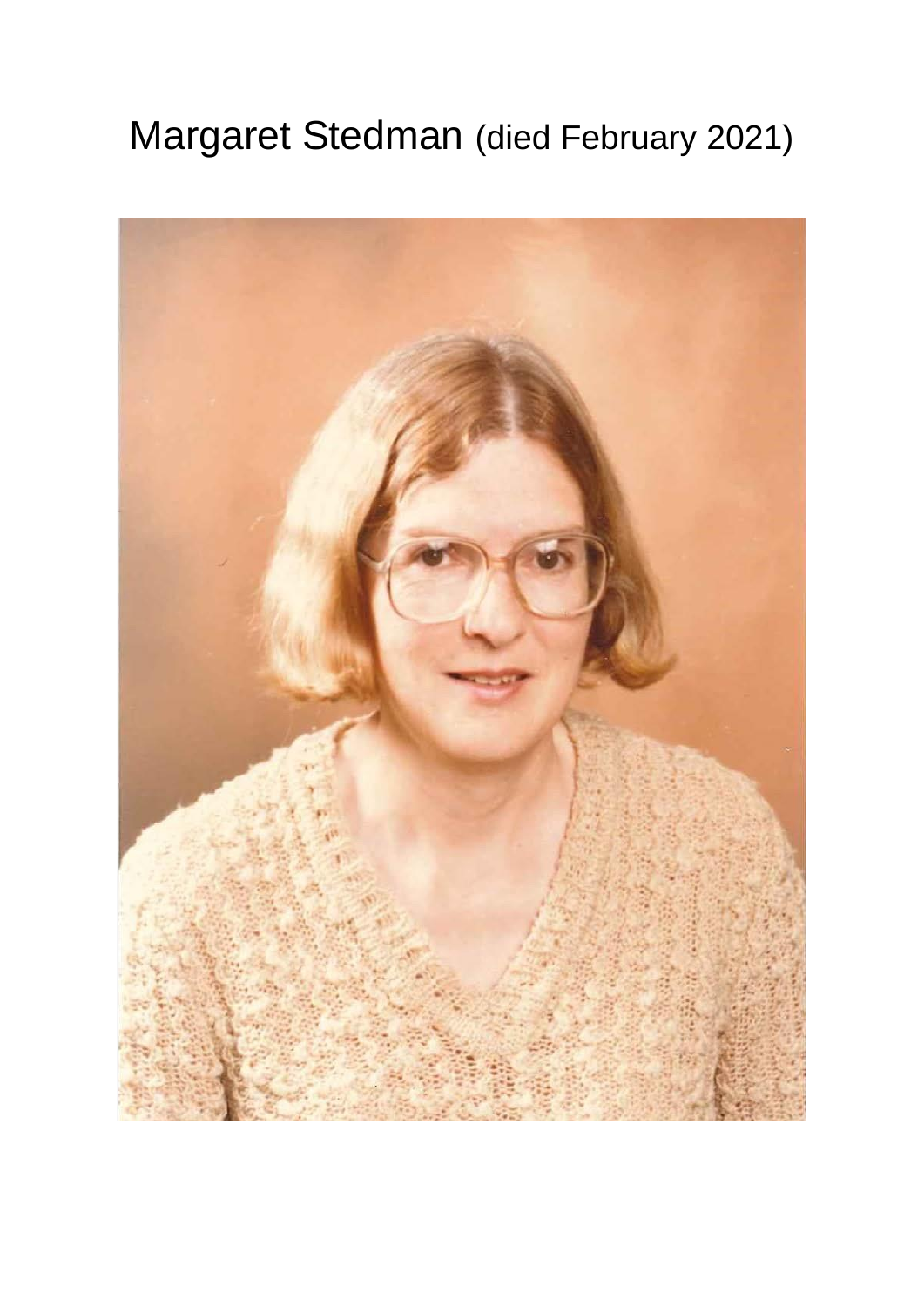

Margaret with REMS member Neil Griffin at the European Space Research and Technology Centre (ESTEC) Space Museum at Noordwijk, 19<sup>th</sup> April 2012 – one of the visits on the REMS Holland trip organised by David Pick.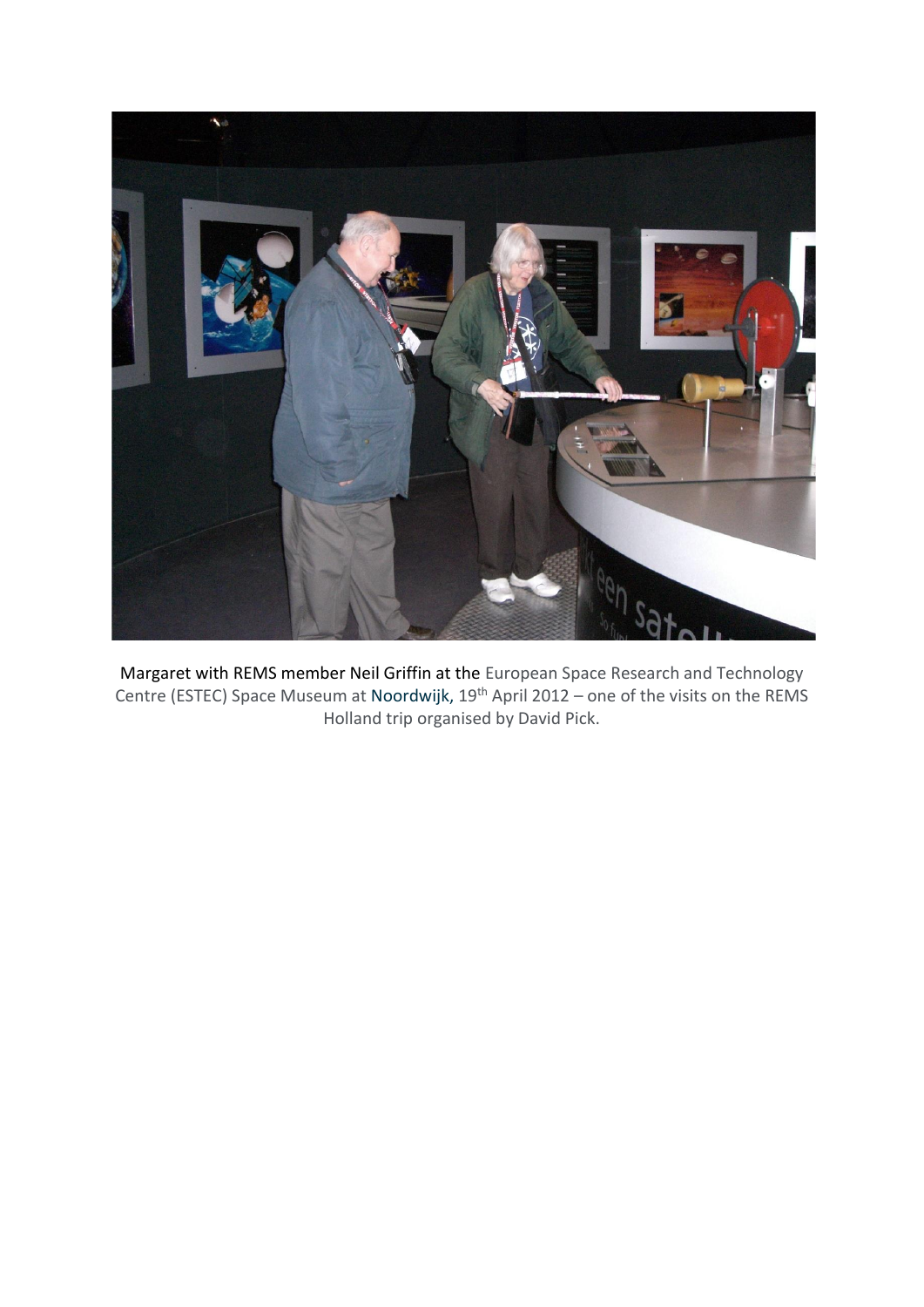

Lunch time on the Capital Ring Walk 14 (West Ham to Woolwich Arsenal), 25th May 2013, organised by Reinalt Vaughan-Williams (in white shirt near window) Margaret is sitting at the far left.